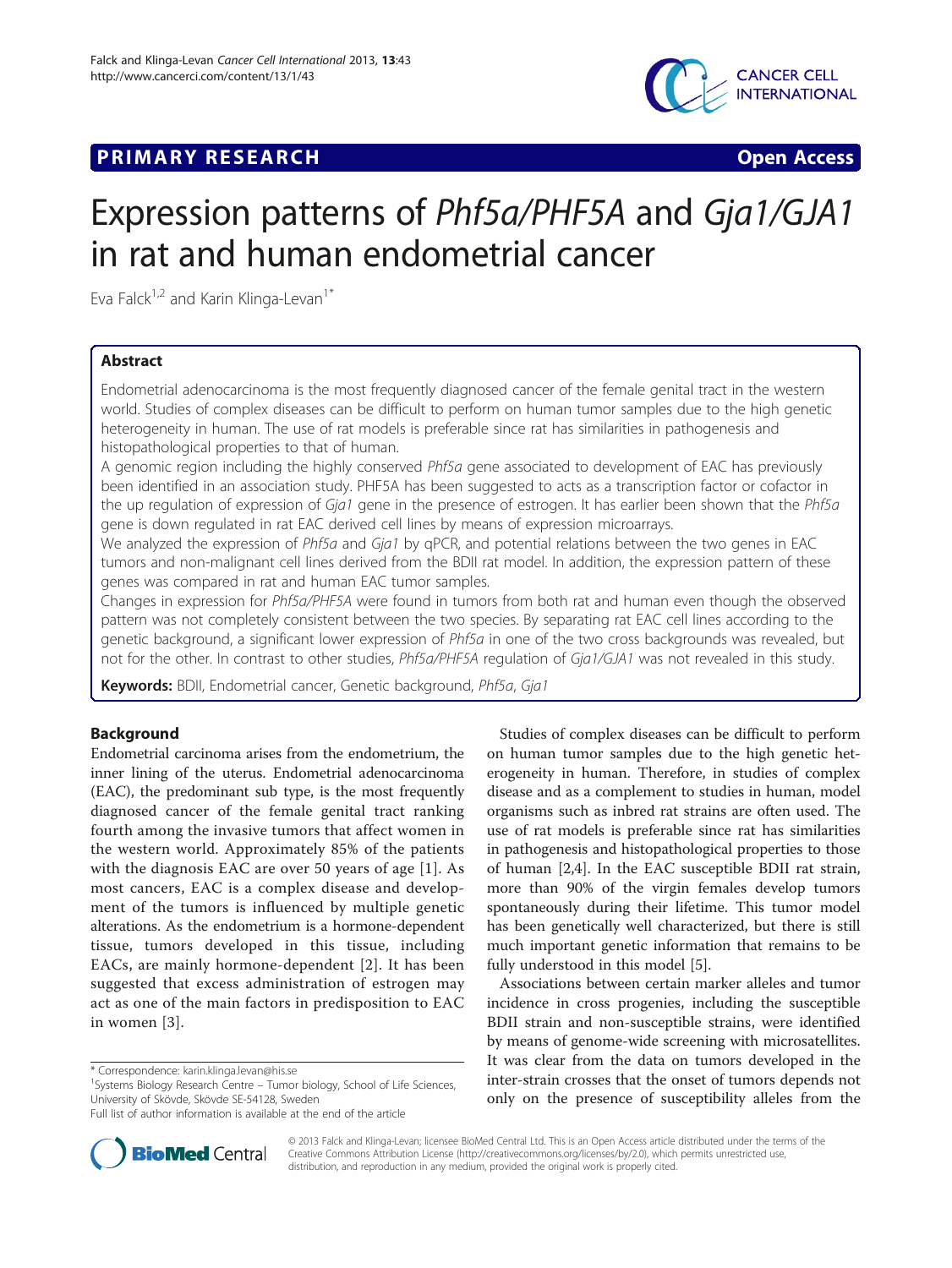<span id="page-1-0"></span>EAC-prone BDII strain, but is also affected by the contribution from the non-susceptible strains [[6,7](#page-5-0)].

In another study of the same tumor material developed in the inter-strain crosses expression profiling of tumor and pre malignant cell lines was performed. A number of genes were significantly differentially expressed between EAC and pre/non malignant cell lines, and several of these belonged to cancer-associated pathways [\[8\]](#page-5-0). One of the genomic regions associated to development of EAC identified in the association studies included Phf5a, and gene expression profiling analysis revealed this gene was down regulated in EAC derived cell lines.

The PHD finger-like domain protein 5a (PHF5A) is ubiquitously expressed and is located in the nucleus. The gene *Phf5a* and its human counterpart *PHF5A* (former name Ini) are located on rat chromosome 7 (RNO7q34) and human chromosome 22 (HSA2213q2), respectively. The rat gene consists of four exons, while the human gene have five exons. Both genes encode a highly conserved protein of 110 amino acids that contains a PHD finger domain. The PHD-finger domain is composed by eight amino acids and has been found in two major groups of proteins. One group consists of transcriptional activators, repressors and cofactors, and the second major group consists of proteins involved in chromatin modulating complexes such as acetyltransferase or complexes containing acetyltransferase [\[9](#page-5-0)].

The alignment between the coding sequence of human PHF5a to mouse Phf5a and rat Phf5a revealed a sequence identity of 91% and 94%, respectively and at the protein level the amino acid sequences are 100% identical between the three species [[10\]](#page-5-0).

PHF5A acts as a transcription factor or cofactor in the expression of the gap junction alpha  $1$  (Gja1) gene, which is normally up regulated in uterus. The PHF5A protein binds to the proximal region of the Gja1 promoter and promotes the up regulation of Gja1 by estrogen [[9,11\]](#page-5-0). The Gja1 gene encodes a Gap junction alpha 1 (former name connexin43) protein that is one of 21 different isoforms that belongs to the connexin family. Connexins are membrane proteins that form channels between adjacent cells and mediate cell-to-cell communication [\[12](#page-6-0)-[15](#page-6-0)]. Gja1 is expressed in various tissues like the brain, heart, ovary, uterus and smooth mussels including the myometrium. In the uterus, gap junctions are required for coordination of the contractions at the end of the pregnancy. In the myometrium Gja1 is under control of a steroid hormone as being up regulated by estrogen and down regulated by progesterone [[11\]](#page-5-0).

The expression of GJA1 is often down regulated in mammary carcinoma cell lines indicating that in these cases the role of GJA1 in carcinogenesis in maintaining cell differentiation and preventing transformation into cancer cells can not be fulfilled [[16,17](#page-6-0)]. In addition it was found

that the expression of GJA1 decreases with increased grade of endometrial adenocarcinoma [[18](#page-6-0)].

The aim of this study was to investigate the expression of Phf5a and its effect on Gja1 expression in tumor and non-malignant cell lines derived from the BDII rat model with different genetic backgrounds. In addition, the expression pattern of these genes was compared to the expression pattern of the corresponding genes in the human tumor samples of FIGO grades I-III.

# Results

The gene expression of *Phf5a* and *Gja1* in the rat samples was measured in four groups defined by their cross origin (BDIIxBN)xBDII or (BDIIxSPRD)xBDII and cell type (EAC or NME). Five EACs and 5 NMEs with the BN background and 6 EACs and 6 NMEs with the SPRD background were analysed (Table 1). Gene expression of PHF5A and GJA1 in the human material was measured in 30 human EACs in FIGO grade I-III (10 tumors from each grade), and 26 benign (12 secretory phase and 14 proliferative phase) were analyzed with the students t-test for differences between groups (Table [2](#page-2-0)).

Table 1 Overview of the rat tumor material used in this study

| <b>Tumor</b>      | Background            |            |  |  |
|-------------------|-----------------------|------------|--|--|
| NUT43             | (BDIIxBN)xBDII        | EAC        |  |  |
| NUT50             | (BDIIxBN)xBDII        | EAC        |  |  |
| NUT81             | (BDIIxBN)xBDII        | FAC.       |  |  |
| NUT97             | (BDIIxBN)xBDII        | EAC        |  |  |
| <b>NUT128</b>     | (BDIIxBN)xBDII        | FAC.       |  |  |
| NUT75             | (BDIIxBN)xBDII        | <b>NMF</b> |  |  |
| <b>NUT110</b>     | (BDIIxBN)xBDII        | <b>NME</b> |  |  |
| <b>NUT118</b>     | (BDIIxBN)xBDII        | <b>NMF</b> |  |  |
| <b>NUT122</b>     | (BDIIxBN)xBDII        | <b>NME</b> |  |  |
| <b>NUT129</b>     | (BDIIxBN)xBDII        | <b>NME</b> |  |  |
| NUT7              | (BDIIxSPRD)xBDII      | FAC.       |  |  |
| NUT <sub>12</sub> | (BDIIxSPRD)xBDII      | EAC        |  |  |
| NUT41             | (BDIIxSPRD)xBDII      | EAC        |  |  |
| NUT42             | (BDIIxSPRD)xBDII      | FAC.       |  |  |
| NUT47             | (BDIIxSPRD)xBDII      | FAC.       |  |  |
| NUT84             | (BDIIxSPRD)xBDII      | EAC        |  |  |
| NUT48             | (BDIIxSPRD)xBDII      | <b>NMF</b> |  |  |
| NUT56             | (BDIIxSPRD)xBDII      | <b>NMF</b> |  |  |
| NUT58             | (BDIIxSPRD)xBDII      | <b>NME</b> |  |  |
| <b>NUT68</b>      | (BDIIxSPRD)xBDII      | <b>NMF</b> |  |  |
| NUT89             | (BDIIxSPRD)xBDII      | <b>NME</b> |  |  |
| NUT91             | (BDIIxSPRD)xBDII      | <b>NME</b> |  |  |
| <b>REF</b>        | Rat Embryo Fibroblast |            |  |  |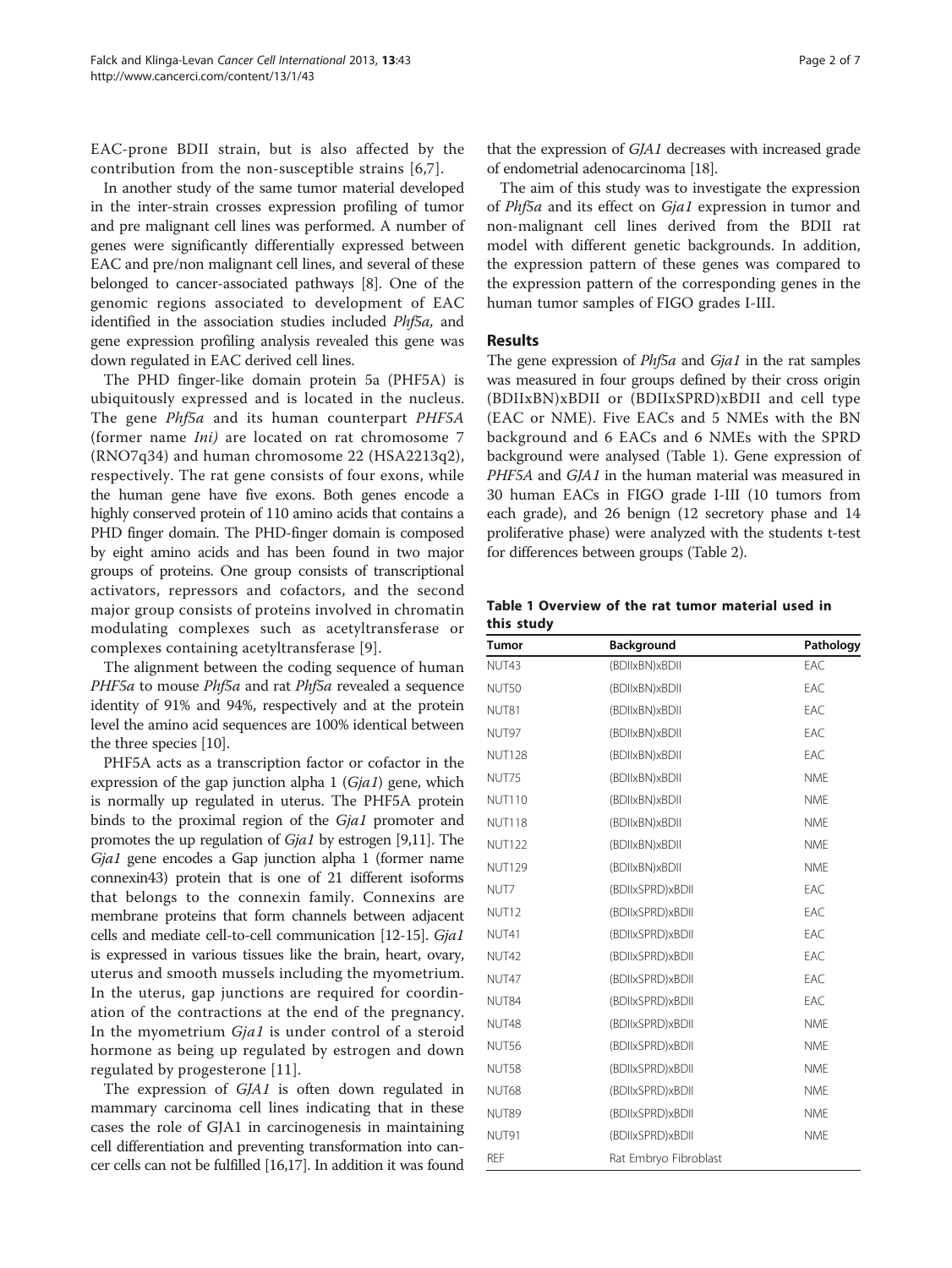<span id="page-2-0"></span>Table 2 Overview of the human tumor material used in this study

| Sample      | Tumor grade         | <b>Tissue</b> |
|-------------|---------------------|---------------|
| Endometrium |                     | Normal        |
| 14          | Proliferative phase | Benign        |
| 12          | Secretory phase     | Benign        |
| 10          | Type I              | Malignant     |
| 10          | Type II             | Malignant     |
| 10          | Type III            | Malignant     |

Prior to the statistical analysis of the Ct values, One-Way ANOVA were conducted for analyses of differences among replicates in the rat as well as the human material. There were no significant differences detected among the replicates in either of the data sets. Thus, the average Ct values of the replicates were used in the following calculations of the relative quantitative gene expression. Any undetected Ct values for either of the genes were set to the Ct value of 40 cycles, which corresponds to expression at very low levels.

Pearson´s correlation test on log 2-fold change was performed to explore potential correlation between Phf5a/ PHF5A and Gja1/GJA1. No expression correlation between the two genes could be seen, in the rat or human material.

In the rat tumor set, comparison of the gene expression of Phf5a and Gja1 between the EAC and NME samples showed a slight, but not significant, decrease in in expression of *Phf5a* in the EAC cell lines. The corresponding test for Gja1 revealed no significant differences. In comparisons between all samples of the BN cross origin and the SPRD

Table 3 The P-values obtained from the independent sample t-test for differences between groups

| Rat           |             | Phf5a                  | Gja1                 |
|---------------|-------------|------------------------|----------------------|
| EAC           | <b>NME</b>  | 0.056                  | 0.915                |
| <b>BN</b>     | <b>SPRD</b> | 0.376                  | 0.784                |
| <b>BN/EAC</b> | SPRD/EAC    | $0.038^{*}$            | 0.528                |
| <b>BN/NME</b> | SPRD/NME    | 0.333                  | 0.935                |
| BN/EAC        | BN/NME      | $0.006$ **             | 0.606                |
| SPRD/EAC      | SPRD/NME    | 0.991                  | 0.727                |
| Human         |             | PHF5A                  | GJA1                 |
| Type I-III    |             | 0.262                  | $0.446$ <sup>1</sup> |
| Prol          | Secr        | 0.685                  | 0.156                |
| Type I-III    | Prol/Secr   | $0.000^{\circ}$        | 0.282                |
| Type I        | Prol/Secr   | $0.002***$             | 0.559                |
| Type II       | Prol/Secr   | $0.000***$             | 0.517                |
| Type III      | Prol/Secr   | $0.004$ <sup>*cp</sup> | 0.081                |

 $*$  P< 0.05.

\*\* P< 0.01.

\*\*\*P< 0.001.

cross origin, no significant differences were detected for any of the genes investigated (Table 3).

When we performed the analysis separating groups by tissue type, EAC and NME, and cross background, (BDIIxSPRD)xBDII and (BDIIxBN)xBDII, still no significant differences were detected for Gja1 in any of the comparisons. For *Phf5a* significant differences were found in comparisons between EACs developed in the BN and those in the SPRD background with a lower expression in the tumor cell lines derived from the progenies of the (BDIIxBN)xBDII crosses (P<0.05). The EAC cell lines developed in the (BDIIxBN)xBDII progeny displayed a significant decrease in  $Phf5a$  expression (P<0.01) when compared to the NMEs with the same background (Figure [1A](#page-3-0) and Table 3).

In the human material no significant differences (P>0,05) between the proliferative and the secretory phase of the benign tumors for either PHF5A or GJA1 were seen, and accordingly the two benign classes were merged (Table 3). An ANOVA test on the tumor classes revealed no significant differences among the different tumor grades (P>0,05, but still we analyzed the classes separately. For the gene GJA1 no significant difference in any of the comparisons between malignant and benign material were detected (Table 2, Figure [2](#page-3-0)B). For PHF5A all tumor classes were up regulated compared to the benign samples, where type II tumors differed most from the benign samples (Table 3, Figure [2A](#page-3-0)).

# **Discussion**

From the results of the association studies in the BDII model of EAC, one small genomic region associated to the development of EAC that included the Phf5a gene was identified [\[6,7\]](#page-5-0). In an expression profiling study, the Phf5a gene was shown to be down regulated in certain EAC cell lines from tumors developed in the F2 and N1 progenies [[8\]](#page-5-0). The chromosomal localization of Phf5a is RNO7, band q34, and the PHF5A corresponding human region is located on HSA22 (HSA2213q2), and the gene is highly conserved through evolution.

It has been suggested that the PHF5A protein plays a complex role as a general transcriptional activator for different genes. Trappe et al. (2002) suggested the PHF5A yeast orthologue plays a crucial roll for cell viability and survival [\[9\]](#page-5-0). In *C. elegans* the Phf5a orthologue displays a tissue- and stage-specific pattern of expression during morphogenetic development [\[19](#page-6-0)]. In rat myometrium the phf5a protein has been suggested to function as a transcription factor for the gene Gja1 in the presence of estrogen by binding to the proximal promoter region and enhance expression of *Gja1* [\[11](#page-5-0)]. The protein encoded from the gene Gja1 is a component of the gap junctions that form intercellular channels for diffusion of molecules between cells. It has been suggested that GJA1 is down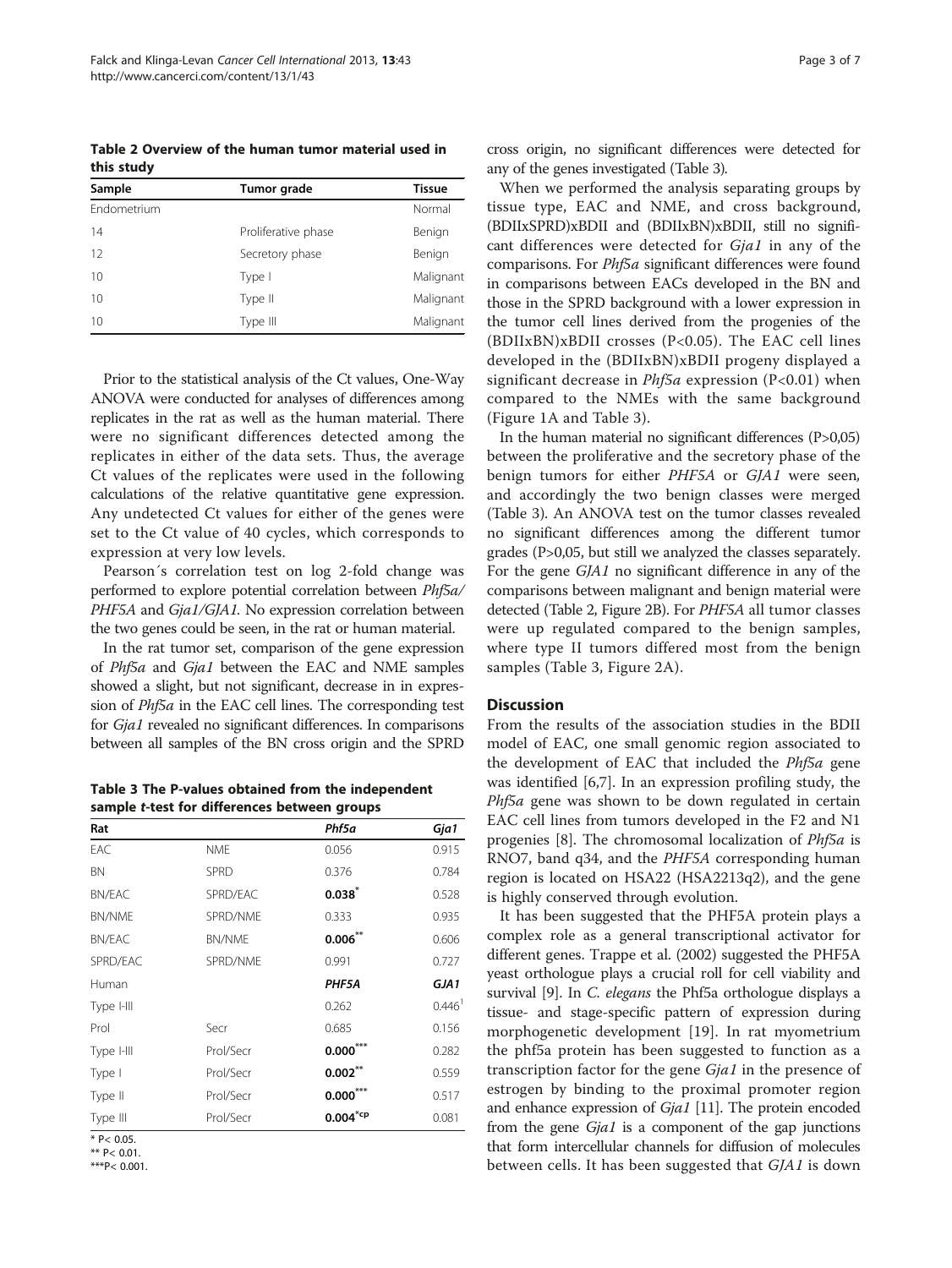<span id="page-3-0"></span>

regulated in different human cancer types, presumably through promoter hyper-methylation, and that it displays tumor suppressor activity [\[17,20\]](#page-6-0). However, down regulation of GJA1 through its promoter hyper-methylation was shown not to be true for in human colorectal cancer [[20,21](#page-6-0)], and therefore silencing of the GJA1 was suggested be mediated by other mechanisms through estrogen activation. One possible mechanism could be up regulation of Gja1 by Phf5a through the action of estrogen as suggested by Oltra et al. [[11](#page-5-0)].

In this study, we investigated the expression, and a potential correlation of *Phf5a* and *Gja1* in rat cell lines. As the cell lines were derived from tumors developed in crosses between the females of the BDII inbred strain, susceptible to develop EAC and two non-susceptible strains (BN and SPRD), the impact of the genetic background could also be taken into consideration. In human the influence of the genetic background on the development and path of tumourigenesis is difficult to grasp in human clinical materials. Still, there are some cases were specific alleles have a protective or enhancing effect on the expression of mutation alleles in BRCA1/BRCA2 [[22,23\]](#page-6-0). In inbred animal models there are good opportunities to design crosses and experiments to enable studies of the impact of the genetic background on the outcome of carcinogenesis. The BDII rat model has been used

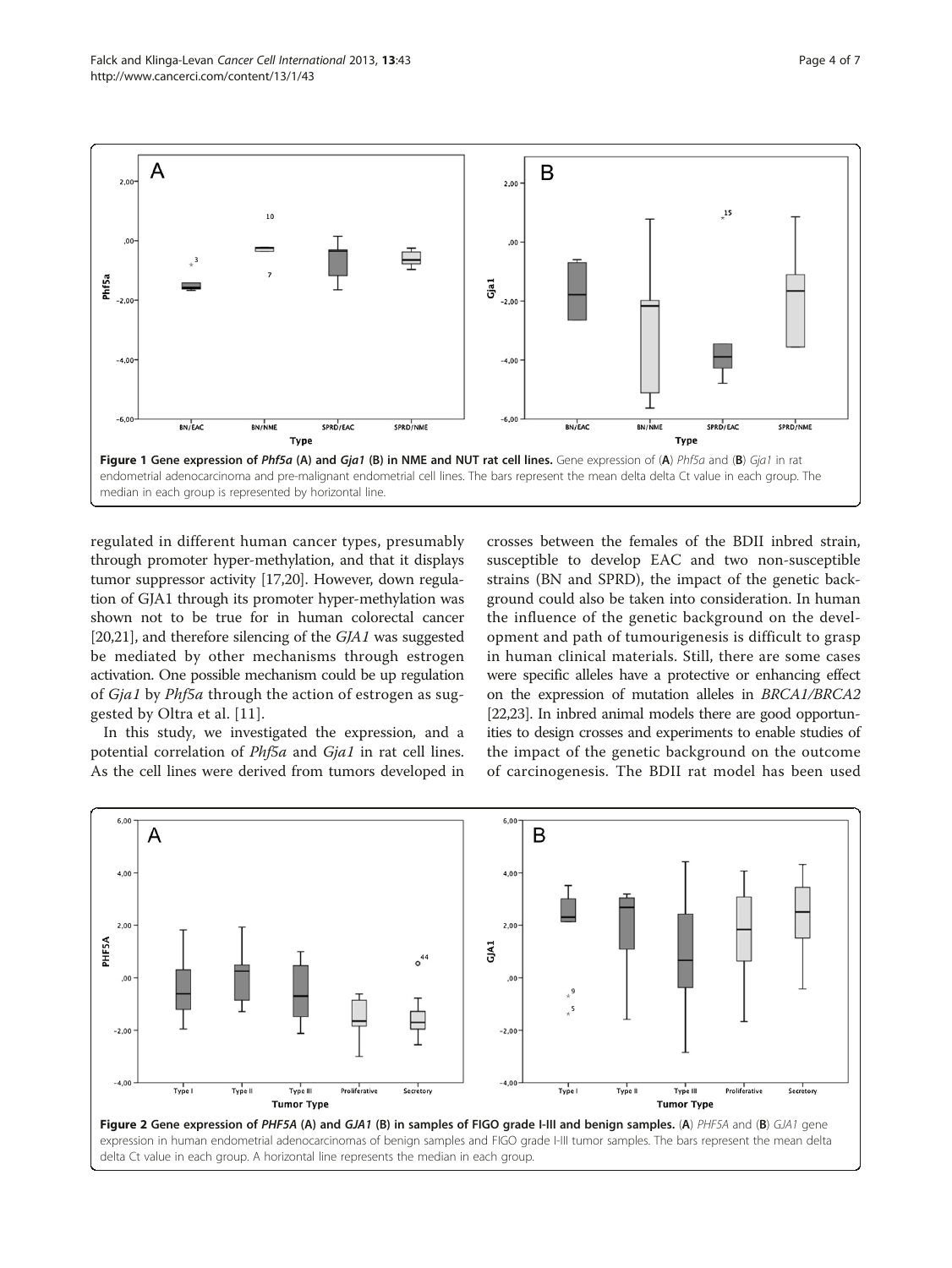for studies of EAC onset and development on the DNA, as well as the genomic level. In association studies, it was proved that depending on cross background, (BDIIxSPRD)xBDII and (BDIIxBN)xBDII, different genomic regions were associated to the onset of tumors [\[7,](#page-5-0)[24](#page-6-0)]. SKY analysis of genomic aberrations in the cell lines derived from the tumors developed among females in the cross progenies, revealed that some aberrations in the genome were common to both cross backgrounds and others occurred only in one of the cross backgrounds [[25\]](#page-6-0).

Without considering the genetic background of rat female progenies that developed tumors, the expression of Phf5a in EAC cell lines was shown to be slightly lower than the NME samples, but not significantly lower. By separating the cell lines according to cross background, a significant lower expression of Phf5a in the EAC derived cell lines with the BN background compared to the EACs from the SPRD background was revealed. Phf5a was not differentially expressed in comparison with the non-malignant cell lines in the SPRD background, but in the BN background (Figure [1](#page-3-0)A). Accordingly, cross set-ups such as in the BDII rat model, permit findings that otherwise is difficult to uncover.

The normal function of GJA1/Gja1 is in the myometrium is coordination of the contractions at the end of the pregnancy, and is under control of a steroid hormone Expression of GJA1 has been shown to be down regulated in mammary tumors, lung cancer and endometrial adenocarcinoma [[18,26-29](#page-6-0)], as GJA1/Gja1 normally maintains cell differentiation and prevents transformation into cancer cells [\[11](#page-5-0)[,16,17](#page-6-0)]. In addition it has been found that the expression of GJA1 decreases with increased grade of endometrial adenocarcinoma [[18\]](#page-6-0).

This earlier results could not be validated in this study as the Gja1 gene was not down regulated in the rat EAC cell lines, and no significant differences between the different cross backgrounds or between EACs and NMEs were detected. It is known that the PHF5A protein binds to the proximal region of the Gja1 promoter and promotes the up regulation of Gja1 by estrogens as described in transfections experiments [[9,11](#page-5-0)]. In these experiments, it was stated that PHF5A was localized in the nucleus, where it binds to the GJA1 promoter and up regulates the expression of GJA1 in the presence of estrogens in a tissue specific and dose dependent way. In contrast to the studies describes above [\[11\]](#page-5-0), it could not be corroborated that Phf5a regulate the expression of  $Gja1$  in experimental EACs as no correlation between the expression of Gja1 and Phf5a could be seen (Table [3](#page-2-0), Figure [1B](#page-3-0)).

The result of the expression study of *Phf5a* in rat could not be verified in the human samples. Although PHF5A was also down regulated in the human tumor samples, but unexpectedly, it was more down regulated in the human benign samples.

# **Conclusions**

To conclude, changes in expression in tumors for one of the genes, PHF5A/Phf5a were found both in human and rat, even if the pattern of changes is not completely consistent between the two species. The reason for this discrepancy has to be further investigated. We could not confirm suggestions made in earlier studies, where it was shown that PHF5A regulate the expression of GJA1. The impact of estrogen in this regulation has been investigated in the same study [\[11\]](#page-5-0). We plan to investigate and validate this in the material used in an extended study, where we will also investigate the function of PHF5A as a promoter for other genes.

The utmost important finding in this study was that, by using an experimental model, we could successfully show that certain aberrations in the tumors that lead to changes in gene expression, and subsequent changes in protein expression is dependent on the genetic background. Thus, the importance of using animal models as a complement to clinical studies is obvious.

# Material and methods

# Rat tumor material

In order to study genetic aspects of EAC development, intercross (F1, F2) and backcross (N1) populations were set up by breeding BDII females to males from two different strains with low EAC incidence (BN and SPRDCu3). Females were examined weekly, suspected tumors were were surgically removed and pathologically examined, and cell cultures were established when possible [\[24\]](#page-6-0). The tumors were pathologically classified as EAC, or other uterine tumors. In some cases no cancer cells were detected when pathologically examined. These tissues were referred to non-malignant endometrium (NME) (Table [1\)](#page-1-0) [\[8,](#page-5-0)[30](#page-6-0)]. In this study cell lines from tumors and pre/nonmalignant tissues in the backcross female progeny were used (NUT).

# In vitro cell culture conditions

Primary cell cultures from endometrial material (EAC and NME) and rat embryo fibroblast (REF) cell line were cultured in Dulbecco's modified Eagle medium (DMEM, Invitrogen) supplemented with 100 IU/100 μg/ml penicillin/streptomycin, L-glutamine, MEM amino acids, MEM Non-Essential Amino acids, MEM Vitamins solution and 10% heat-inactivated fetal bovine serum, for 3–5 passages in order to obtain the required amount of cells. The cells were grown at 37°C with a 5%  $CO<sub>2</sub>$  and humidity at 95% and harvested by trypzination at a confluence of 80-90%. In this study, a total of 22 primary cell cultures (11 EAC and 11 NME) were used (Table [1\)](#page-1-0).

# Human tumor material

A total of 30 EACs in FIGO grade I-III (10 tumors from each grade) embedded in archival formalin fixed paraffin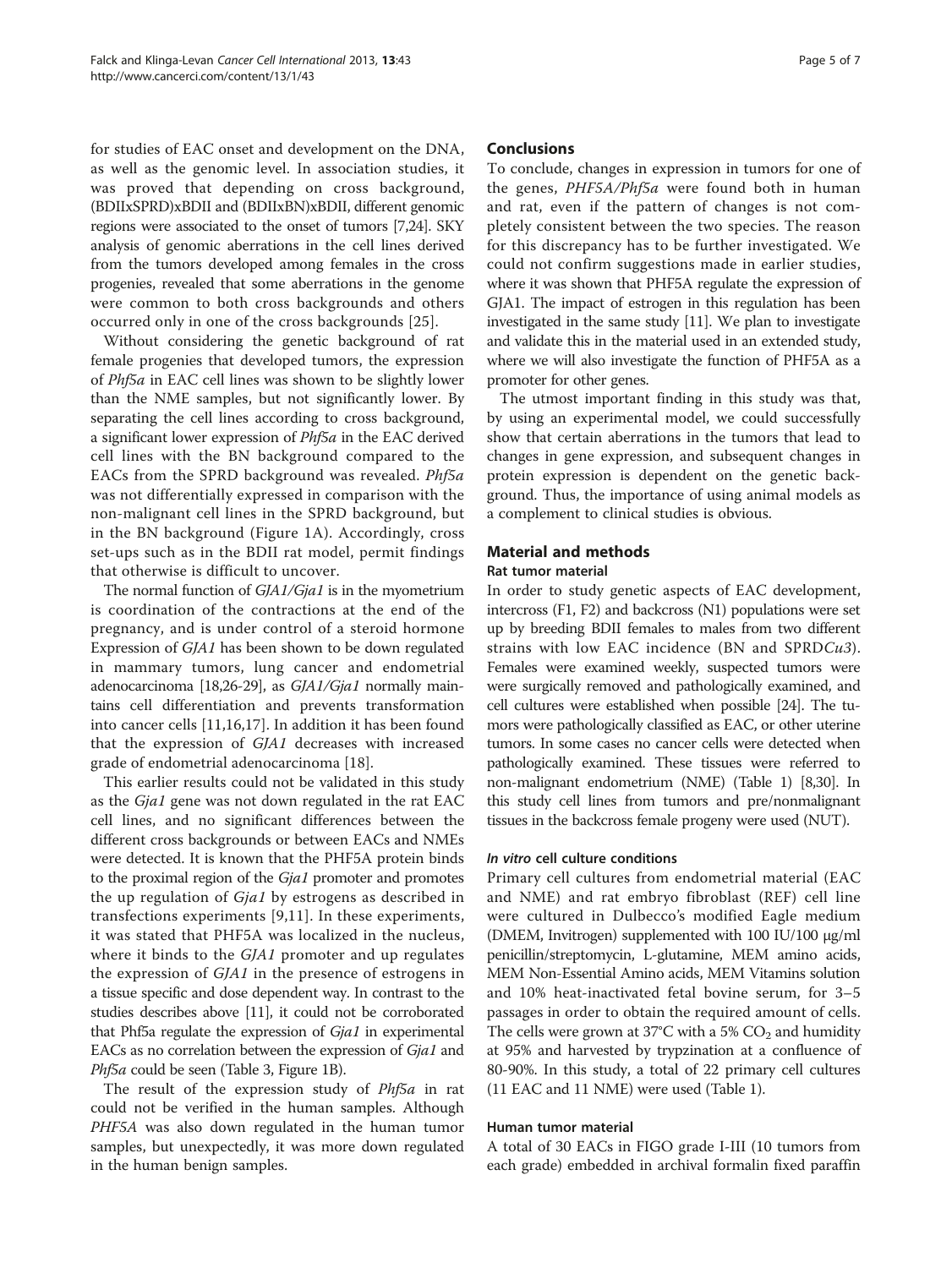<span id="page-5-0"></span>(FFPE) were used in the study. As control, 26 benign FFPE endometrial tissues (12 of secretory phase and 14 of proliferative phase) were used. As the reference sample, one sample from normal endometrium was used in the normalization process (Table [2\)](#page-2-0) [[31](#page-6-0)] for further details).

# Exctraction av RNA and RT-PCR

Total RNA was isolated from the EAC/NME cell lines (Table [1\)](#page-1-0) using the Qiagen® AllPrep RNA Mini Kit according to the manufacturer's protocol. Total RNA was extracted from human endometrial paraffin imbedded tissue samples (Table [2\)](#page-2-0) using Qiagen® AllPrep RNA FFPE Kit. RT-PCR was performed on 500 ng of total RNA, using the High Capacity RNA-to-cDNA Kit according to the manufacturer's protocol (Applied Bio-systems, USA).

# Quantitative PCR (qPCR) of Phf5a and Gja1 in rat tumors

A total of 11 EAC and 11 NME cell lines were included in the qPCR analysis. The house keeping gene, Gapdh was used as an endogenous control and the Rat embryo fibroblast cell line (REF) was used as an exogenous control. Template cDNA was added to TaqMan Universal Master Mix (Applied Biosystems, USA) in a 25 μl reaction with specific pre-designed probes for Phf5,a Gja1 and Gapdh (Applied Biosystems). Reactions were performed in triplicates and the averages threshold cycle number was used for further analysis. Relative gene expression quantification was calculated according to the comparative Ct method using Gapdh as an endogenous control and REF as calibrator. Final results were determined as follows:  $2^{-(\Delta Ct \text{ sample}-\Delta Ct \text{ calibrate})}$ , where  $\Delta Ct$  values of the calibrator and sample were determined by subtracting the Ct value of the target gene from the value of the Gapdh gene.

# Quantitative PCR (qPCR) of PHF5A and GJA1 in human tumors

Total RNA from paraffin imbedded tissue samples was used for qPCR. The house keeping gene, GAPDH was used as an endogenous control and RNA from the endometrial tissue was used as an exogenous control. The qPCR reaction setup followed the same procedure as for the rat samples.

# Statistical analysis

For statistical evaluations of gene expression data, Ct values for differences among replicates was analyzed by ANOVA. For comparisons of expression differences between normal and malignant tissues, independent sample  $t$ -test was applied on the log 2-fold change (PASW Statistics 20, SPSS Inc, Chicago, USA). In both tests the null hypotheses were assuming no differences between replicates, and no differences between tissue types, respectively. The Pearson correlation test was performed to check for expression correlation between Phf5a/PHF5A and Gja1/ GJA1. The significance levels were set to P<0.05 in all statistical tests. Furthermore, the tumor material from the rat samples was analyzed for differences in gene expression between the two backgrounds (BN and SPRD).

## Abbreviations

EAC: Endometrial adenocarcinoma; NME: Normal/pre-malignant endometrium; NUT: Backcross, rat uterine tumor; FIGO: International Federation of Gynecology and Obstetrics.

#### Competing interests

The authors declare that they have no competing interests.

#### Authors' contributions

EF contributed with ides, designed the study, performed all the experiment, data analysis and drafted the manuscript. KKL supervised the project, contributed with ideas and took part in the preparation of the manuscript. Both authors have read and approved the final version of the manuscript.

#### Acknowledgement

This work was supported by, the Erik Philip-Sörensen Foundation, the Nilsson-Ehle Foundation and Wilhelm and Martina Lundgren Foundation. We are grateful to Department of Pathology, Örebro University Hospital, Sweden for providing us with human tumor material for this study.

#### Author details

<sup>1</sup>Systems Biology Research Centre - Tumor biology, School of Life Sciences University of Skövde, Skövde SE-54128, Sweden. <sup>2</sup>School of Health and Medical Sciences, Örebro University, Örebro, Sweden.

### Received: 1 February 2013 Accepted: 23 April 2013 Published: 15 May 2013

#### References

- 1. Amant F, Moerman P, Neven P, Timmerman D, Van Limbergen E, Vergote I: Endometrial cancer. Lancet 2005, 366(9484):491–505.
- 2. Vollmer G: Endometrial cancer: experimental models useful for studies on molecular aspects of endometrial cancer and carcinogenesis. Endocr Relat Cancer 2003, 10(1):23–42.
- 3. Cavanagh D, Fiorica JV, Hoffman MS, Durfee J, Nicosia SV: Adenocarcinoma of the endometrium: an institutional review. Cancer Control 1999, 6(4):354–360.
- 4. Samuelson E, Hedberg C, Nilsson S, Behboudi A: Molecular classification of spontaneous endometrial adenocarcinomas in BDII rats. Endocr Relat Cancer 2009, 16(1):99–111.
- 5. Deerberg F, Kaspareit J: Endometrial carcinoma in BD II/Han rats: model of a spontaneous hormone-dependent tumor. J Natl Cancer Inst 1987, 78(6):1245–1251.
- 6. Roshani L, Beckman B, Szpirer S, Hedrich HJ, Klinga-Levan K: The rat as a model for identification of susceptibilty genes involved in the development of endometrial carcinoma. Rat Genome 2000, 6:76.
- 7. Roshani L, Mallon P, Sjostrand E, Wedekind D, Szpirer J, Szpirer C, Hedrich HJ, Klinga-Levan K: Genetic analysis of susceptibility to endometrial adenocarcinoma in the BDII rat model. Cancer Genet Cytogenet 2005, 158(2):137–141.
- 8. Karlsson S, Olsson B, Klinga-Levan K: Gene expression profiling predicts a three-gene expression signature of endometrial adenocarcinoma in a rat model. Cancer Cell Int 2009, 9:12.
- Trappe R, Ahmed M, Glaser B, Vogel C, Tascou S, Burfeind P, Engel W: Identification and characterization of a novel murine multigene family containing a PHD-finger-like motif. Biochem Biophys Res Commun 2002, 293(2):816–826.
- 10. Oltra E, Fulvia V, Werner R, D'Urso G: A novel RING-finger-like protein Ini1 is essential for cell cycle progression in fission yeast. J Cell Sci 2003, 117:967–974.
- 11. Oltra E, Pfeifer I, Werner R: Ini, a small nuclear protein that enhances the response of the connexin43 gene to estrogen. Endocrinology 2003, 144(7):3148–3158.